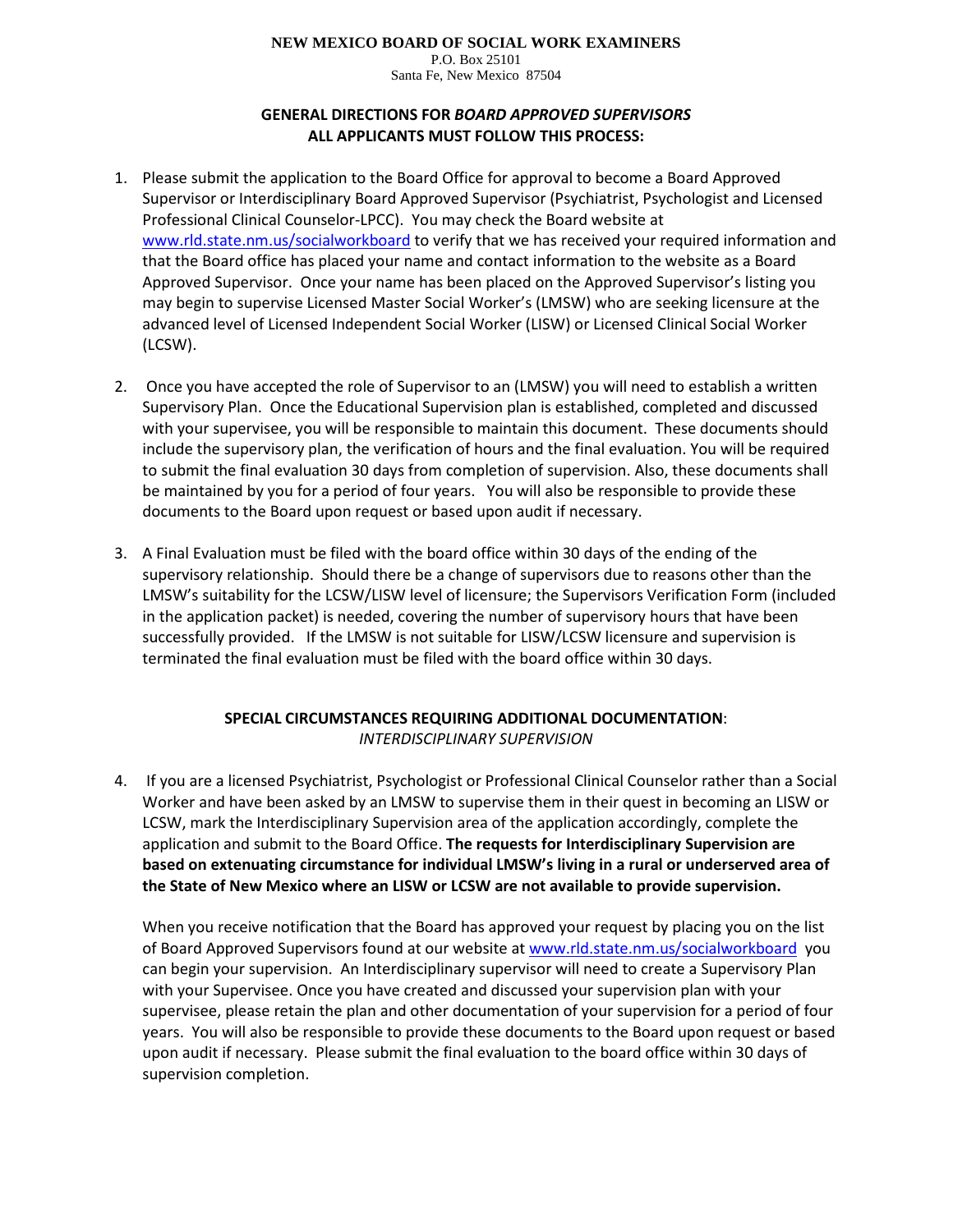### **NEW MEXICO BOARD OF SOCIAL WORK EXAMINERS**

P.O. Box 25101 Santa Fe, New Mexico 87504

### **APPLICATION FORM: BOARD APPROVED SUPERVISOR**

This form constitutes your request to become an approved supervisor for social workers licensed at the master's level (currently holding the LMSW or Provisional LMSW license) who are seeking the Licensed Clinical Social Worker (LCSW) or Licensed Independent Social Worker (LISW) level of licensure. As a board approved supervisor, your name and contact information will be listed on the board website.

Please refer to the Social Work Rules and Regulations and Practice Act, 16.63.1.7 A. for complete information go to [\(http://www.rld.state.nm.us/boards/Social\\_Work\\_Rules\\_and\\_Laws.aspx\)](http://www.rld.state.nm.us/boards/Social_Work_Rules_and_Laws.aspx) A summary is provided below:

## **TYPES OF SUPERVISION THAT QUALIFY**:

Direct supervision (face-to-face) must be at least 70 of the 90 hours required of supervision. (This may include video-teleconferencing).

Group supervision may constitute no more than 20 of the 90 required hours, with no more than 6 people in a group.

Interdisciplinary supervision, from a licensed clinical psychologist, psychiatrist or licensed professional clinical counselor, upon written request to the board by the LMSW applicant documenting extraordinary circumstances. No more than 30 of the required 90 hours may be in interdisciplinary supervision.

### **QUALIFICATIONS TO BECOME AN APPROVED SUPERVISOR**:

The social work supervisor must hold a LCSW or LISW license. Other disciplines must hold the appropriate licensure within that discipline.

The social work supervisor must complete a 3 hour Board Approved course on Supervision prior to applying to become a Board Approved Supervisor. Supervision approved courses can be found on our website at [www.rld.state.nm.us/socialworkboard.](http://www.rld.state.nm.us/socialworkboard)

## **RESPONSIBILITES OF AN APPROVED SUPERVISOR**:

Establish a Supervisory Plan for each LMSW applicant and retain the plan in your possession for a period of 4 years.

If a change of supervisor is due to reasons regarding supervisee's performance, the supervisor shall submit a final evaluation within 30 days of terminating the supervisory relationship.

Submit a final evaluation within 30 days after the completion of supervision.

GENERAL DIRECTIONS ARE PROVIDED FOR YOUR INFORMATION, PLEASE DO NOT RETURN THEM BACK TO THE BOARD OFFICE!!! THEY WERE CREATED FOR INFORMATIONAL PURPOSES ONLY.